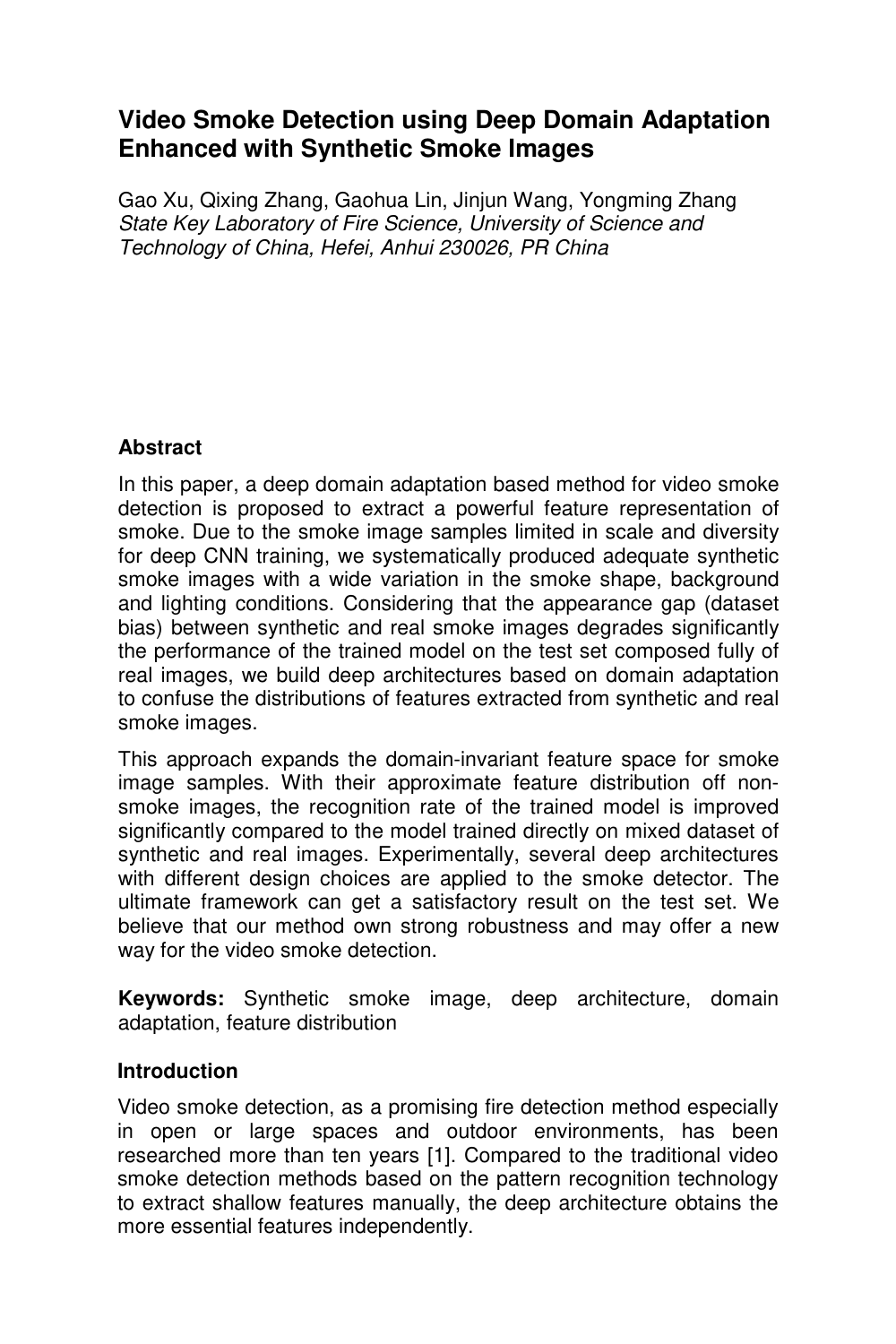Typically, the team of Microsoft Research developed a residual network [2] and achieves 3.57 % error rate on the ILSVRC 2015 classification task, which is lower than the 5.1 % error rate of the human eyes.

Due to the smoke images samples limited in scale and diversity for CNN training, we use synthetic smoke images to extend the training set. For our task, the practical benefit of synthetic smoke images is to increase recognition power of the model trained on them, rather than their visual effects. As there is certain appearance gap between synthetic and real smoke images, the difference of their statistical distributions can degrade the performance of the trained model on test set composed of real images. To tackle this problem, we apply the domain adaptation (DA) method to build the deep architecture, which is the standard approach to alleviate dataset bias caused by a difference in the statistical distributions between training and test data. This method confuses the distributions of features extracted from synthetic and real smoke images, and expand the domain-invariant feature space of smoke images off non-smoke images.

### **Smoke image dataset for CNN training**

We build a synthesis pipeline (see Fig. 1) to produce synthetic smoke images of high diversity. The production process is automated in Blender-python. Compared to the pipeline for rendering the 3D rigid models in [3], visual simulation of smoke is more complex as the representation of synthetic smoke image is determined by numerical simulation and media rendering for smoke. Especially, due to the fuzzy transparency of early smoke, it is necessary to render smoke with background image instead of composition of them.



Fig. 1. Synthesis pipeline overview. To increase the diversity, the initial flow, wind, lighting and background are set randomly.

In detail, 5K real smoke images were selected every 5 or 25 frames from the captured videos, while 30 K synthetic smoke images were produced.

Another work is to extract the smoke region, as our recognition object is separated rectangular region of smoke. We cropped out the entire rectangular region of smoke. Meanwhile, the same number of nonsmoke images were collected. In addition, a test set including 1000 images is created to evaluate the performance of the trained model.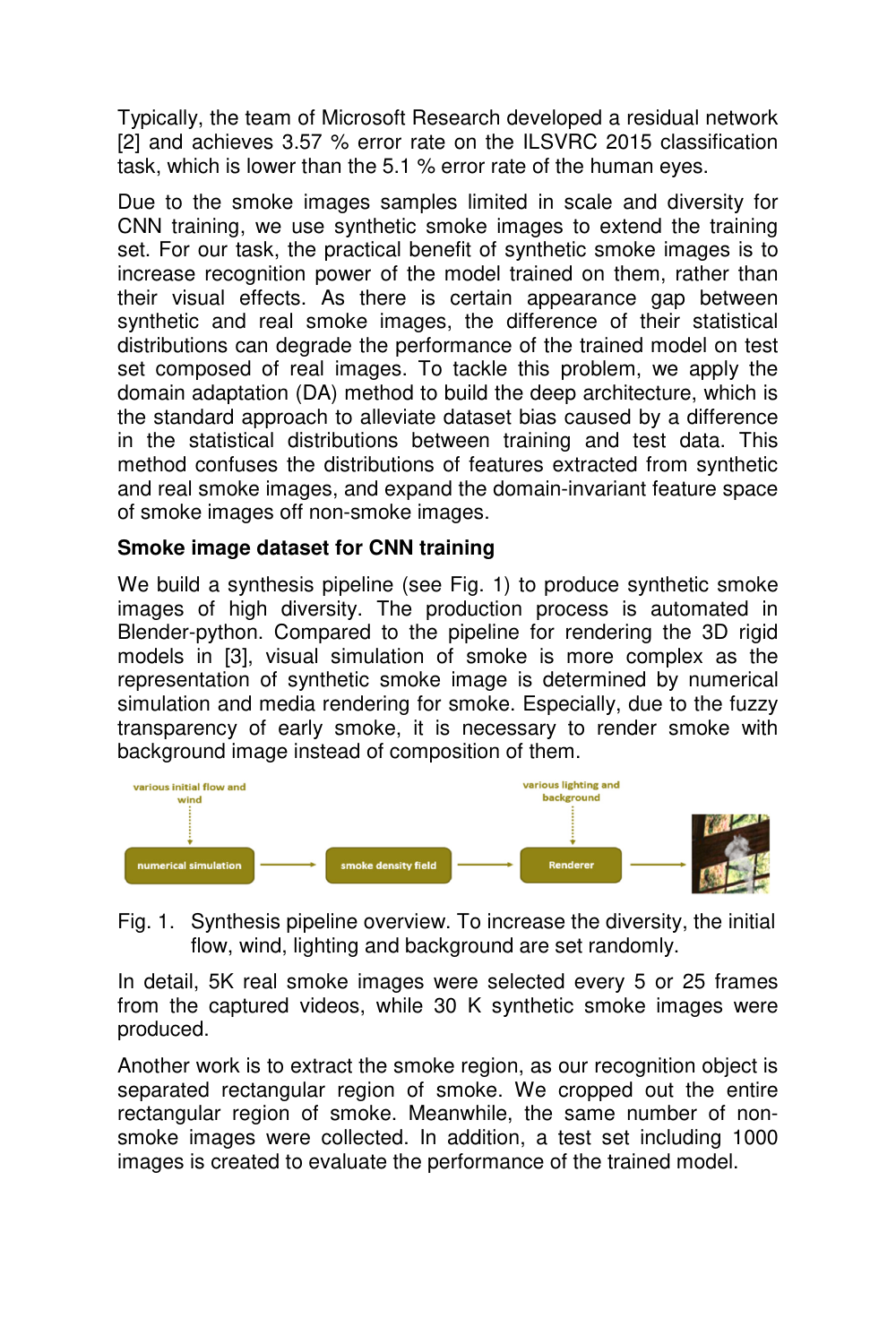

Fig. 2. Image samples: (a) real smoke images; (b) synthetic smoke images; (c) test smoke images; (d) test non-smoke images.

#### **Network and layer function**

As shown in Fig. 3, the whole dataset is divided into two datasets. The source dataset contains synthetic smoke images and real non-smoke images, and the target dataset contains real smoke images and real non-smoke images. In this case, we denote with multi-label  $(y_i^s, y_i^d)$  for each sample  $x_i$  of these two datasets, in which  $y_i^s$  indicates whether  $x_i$ is a smoke image or not,  $y_i^d$  indicates whether  $x_i$  is a real or synthetic image.



Fig. 3. This CNN architecture contains shared feature extraction layers, feature adaptation layers, and three loss function layers.

The softmax loss and hingle loss are defined as the classification loss and domain loss. At the training time, our architecture minimize the classification error  $L_s$  to obtain discriminative feature representation. Meanwhile, domain loss  $L_d$  is maximized to confuse (close) the distributions between synthetic and real smoke images through gradient reversal layer (GRL) [4]. The GRL plays the all-pass function during forward and multiplies the gradient by  $\varphi$  during backpropagation. We add the adaptation layer proposed in [5], which is used to prevent overfitting to the particular nuances of the distribution of synthetic images in source dataset.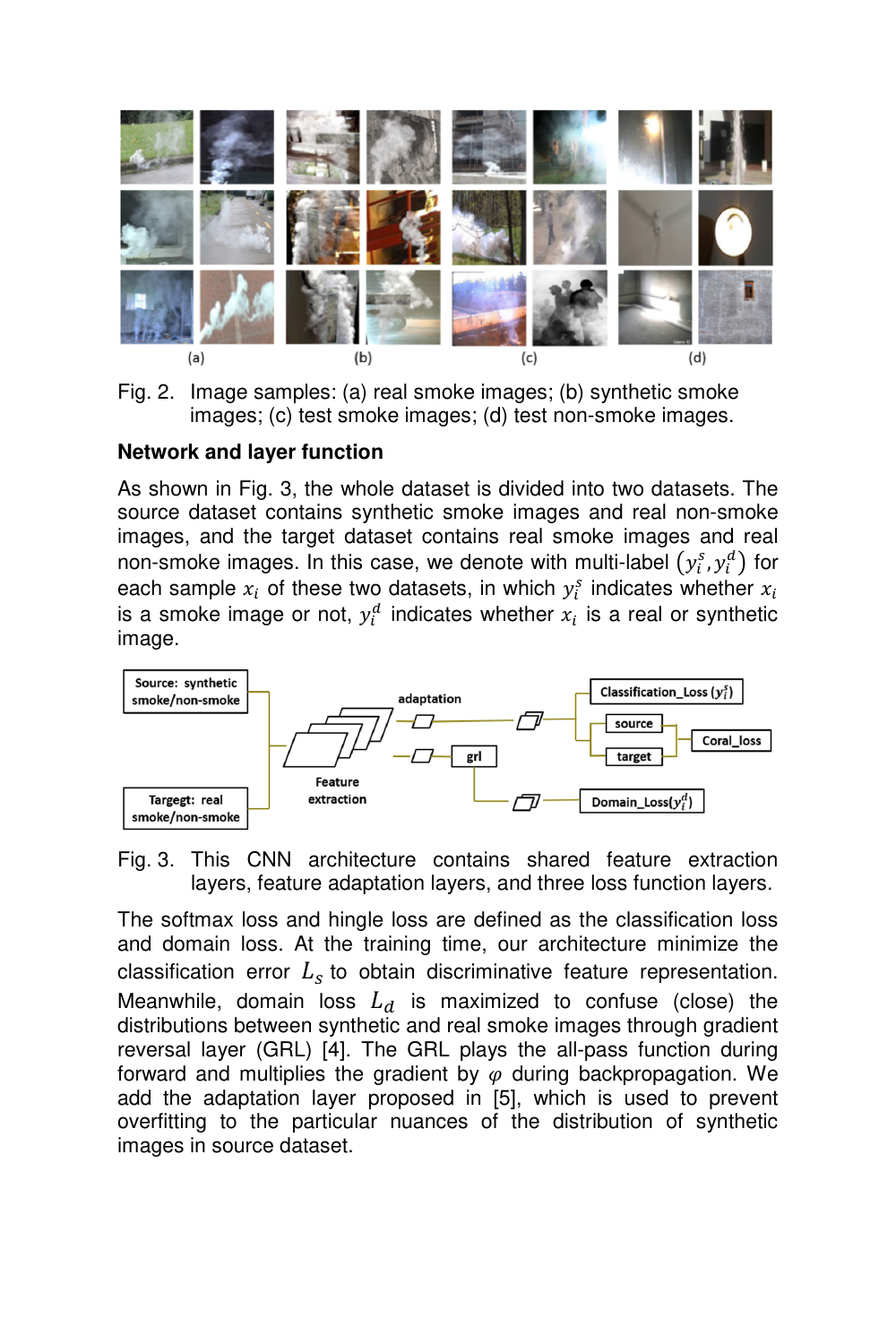Experiments show that it is difficult to obtain a satisfactory equilibrium between the two objectives (see Table 2). This supervised training only aligns the means but not the every local distribution. Therefore, the correlation of their features cannot be guaranteed. To confuse fully the feature distributions between them, we added a CORAL [6] loss layer to align the second-order statics of the source and target feature distributions for correlation alignment to make them closer.

The joint loss function of our architecture is as follow,

$$
L = \alpha_{label} * L_s + \beta_{domain} * \varphi * L_d + \gamma_{\text{coral}} L_{\text{coral}} \tag{Eq. 1}
$$

# **Experiments**

In this section, the effectiveness of synthetic smoke images to training is confirmed and relevant evaluation of the domain adaptation based deep architecture are performed.

It is essential to clarify the effect of synthetic smoke images to the detectors. We train the model of AlexNet on different datasets. In order to qualitatively and quantitatively evaluate the performance of model at the whole test set, the correct detection(CD), the error detection(ED) and missed detection(MD) are measured in Table 1.

Table 1. The performance of model of AlexNet trained on different datasets.

| Training set<br>(contains non-smoke images)         | CD     | FD     | MD     |
|-----------------------------------------------------|--------|--------|--------|
| Real smoke images                                   | 0.6690 | 0.0526 | 0.6420 |
| Synthetic smoke images                              | 0.5700 | 0.2160 | 0.8060 |
| Mixed dataset of real and<br>synthetic smoke images | 0.7380 | 0.0162 | 0.5160 |

Due to the limitation of real smoke images in scale and diversity, the model trained on them miss nearly 64% of the test smoke images which are quite different from the training smoke images. The performance of the model trained on the synthetic smoke images is more terrible, due to the synthetic smoke images are certain different on appearance from real images. Meanwhile, we train the model on the mixed dataset which consists of almost the same number of real and synthetic smoke images. The results show that the predictive accuracy is slightly improved.

Next, we use the domain adaptation based deep architecture to tackle this problem. Several deep architectures based on domain adaptation are trained on them. The predicted results of architectures with different design choices are reported in Table 2.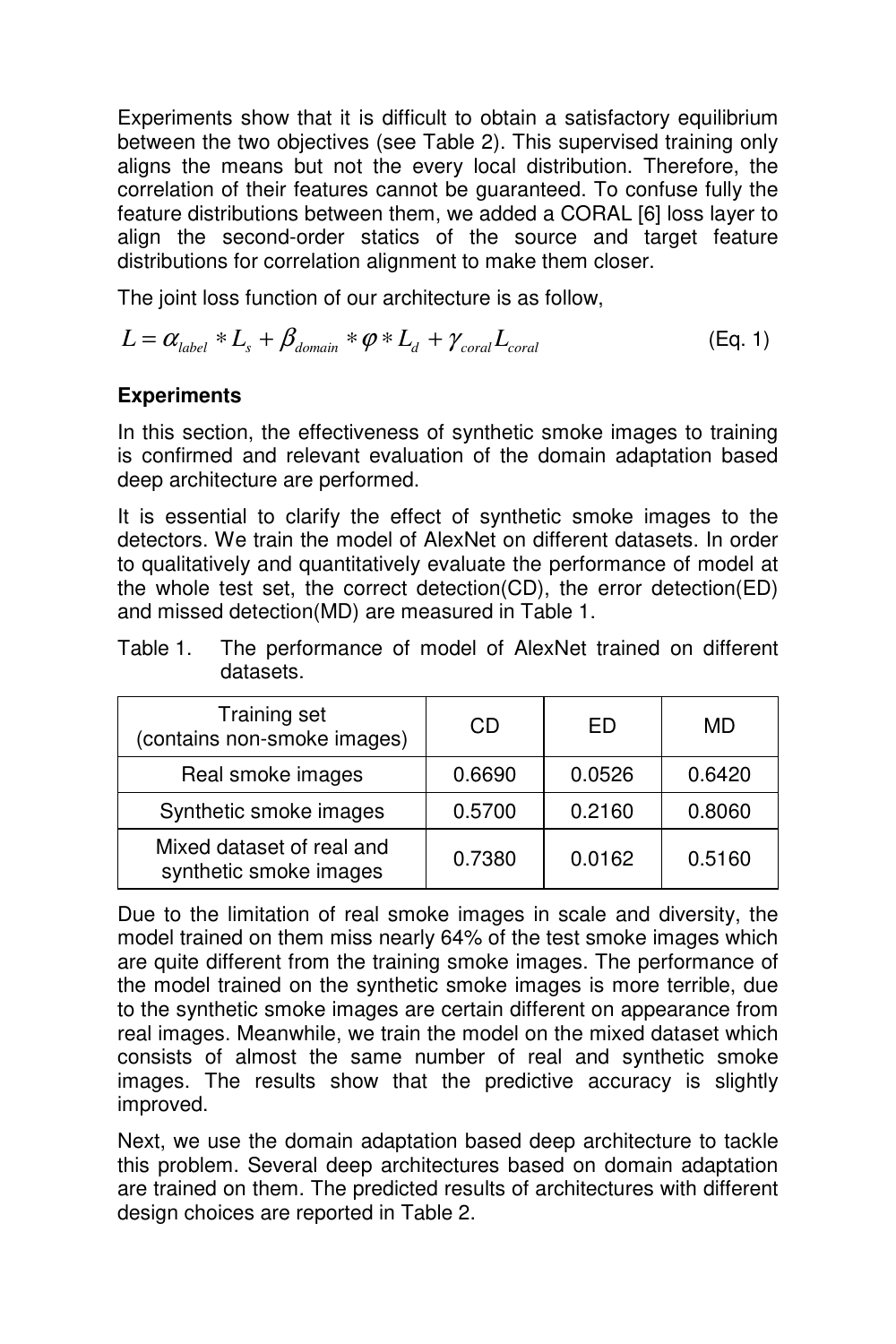Table 2. The performance of different deep architectures based on domain adaptation.

| Architecture<br>(with feature extraction layers)        | CD     | ED     | MD     |
|---------------------------------------------------------|--------|--------|--------|
| Ours with GRL                                           | 0.8170 | 0.1768 | 0.1920 |
| Ours with GRL + adaptation layer<br>for $L_d$           | 0.8080 | 0.2079 | 0.1640 |
| Ours with GRL + adaptation layer<br>for $L_s$ and $L_d$ | 0.8520 | 0.1633 | 0.1240 |
| Ours with GRL + CORAL with<br>adaptation layer          | 0.9470 | 0.0447 | 0.0620 |

It can be seen that the predicted accuracy of the models of these deep architectures based on domain adaptation are improved significantly than that of the general architecture trained on the mixed dataset.

These architectures all use the gradient reversal layer (GRL) to connect to domain loss layer, for confusing the features of synthetic and real smoke images. By comparison, the adaptation layer is actually useful as it avoids the overfitting in synthetic smoke images, when added on the bottom of the layers connected to the  $L_s$  and  $L_d$  loss layers.

In our experiment, the last architecture achieved the best performance. As we describe before, the CORAL loss layer make the distributions of the two datasets closer, especially for the smoke image samples in the two datasets as the non-smoke image samples are basically the same. Of course, better performance may be obtained to adjust the architecture and training.

In order to represent the distributions of features extracted by adaptation architecture more intuitive, t-SNE visualizations of feature distributions are showed in Fig. 4. These point cloud show the effect of network on the distribution of deep feature representations of synthetic smoke real smoke and non-smoke images. Obviously, as shown in Fig. 4(i), the features of synthetic smoke images are easily confused with non-smoke images rather than real smoke images. By comparison, the feature distributions of real and synthetic images in Fig. 4(ii) are aligned and confused fully, separated from non-smoke images. This case has a fine performance as it expand the domain-invariant feature space for smoke images as expected.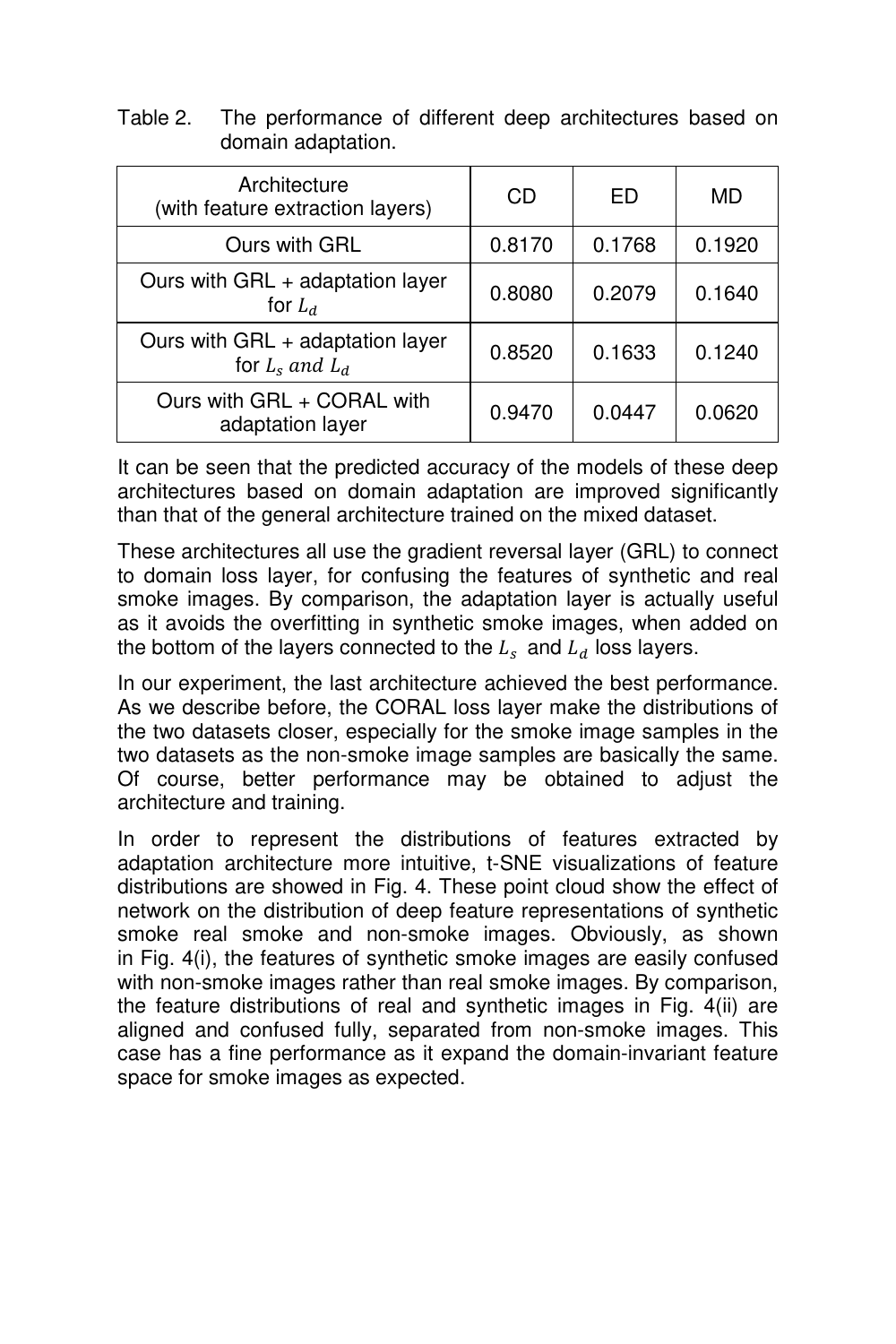

(i) Results obtained with the model of Alexnet trained on mixed dataset.



- (ii) Results obtained with the model of adaptation architecture trained on the source and target datasets.
- Fig. 4. The visualizations for feature distributions of synthetic smoke (blue), real smoke (green) and non-smoke (red) image samples.